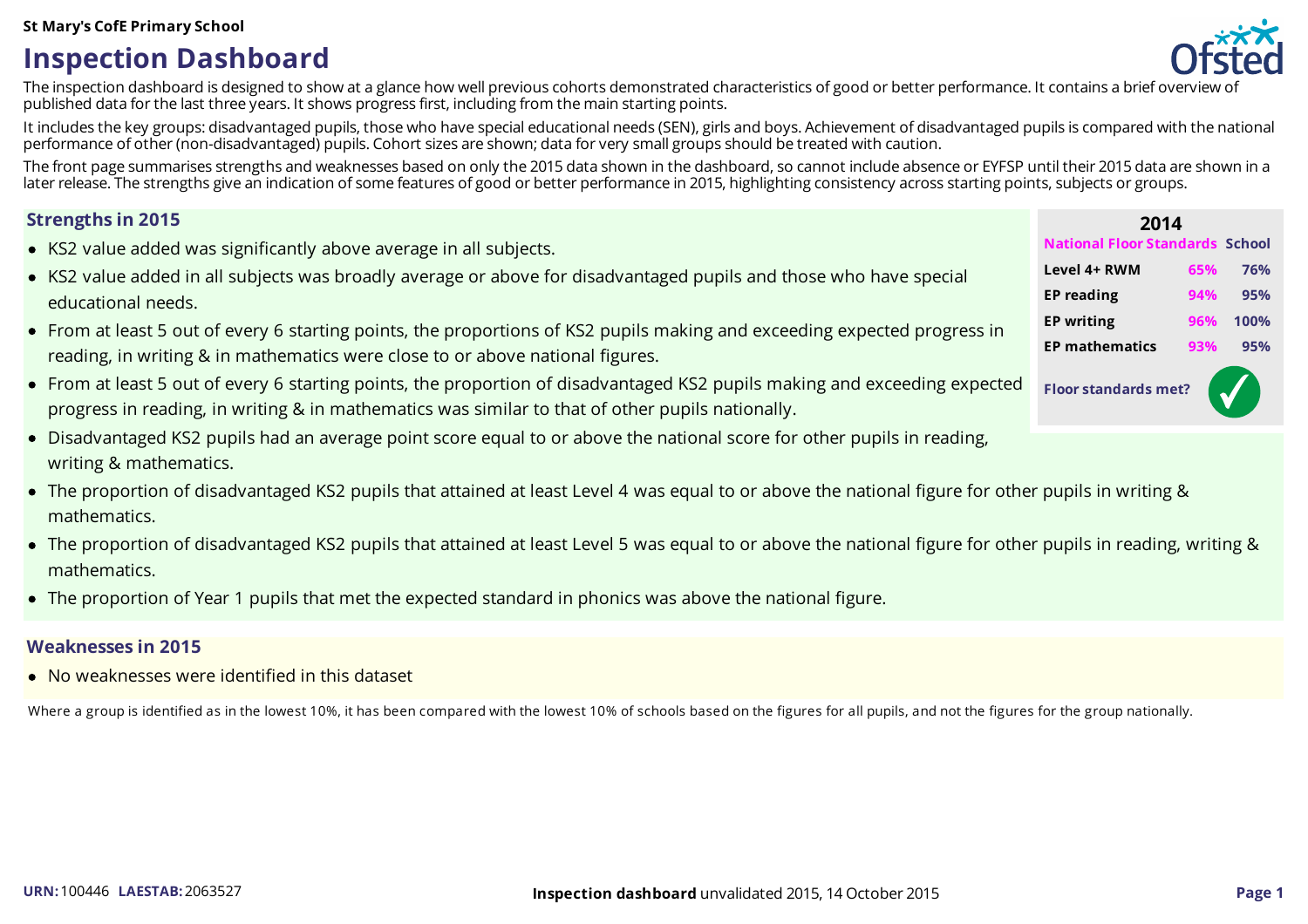### **Reading expected progress, more than expected progress and closing the gaps**

Charts for all pupils show whether school proportions are close to national for all pupils (within one pupil from it) by giving the number of pupils represented by the gap. Closing the gaps charts show gaps between disadvantaged and other pupils (nationally and in the school). Bars extending to the right show positive gaps, with disadvantaged above other, while those to the left show negative gaps. Figures in brackets are the number (n) of pupils with that starting point.





#### **Reading more than expected progress**



% of cohort displayed 96



#### **Reading more than expected progress**



\*well below means that the gap relates to one pupil or more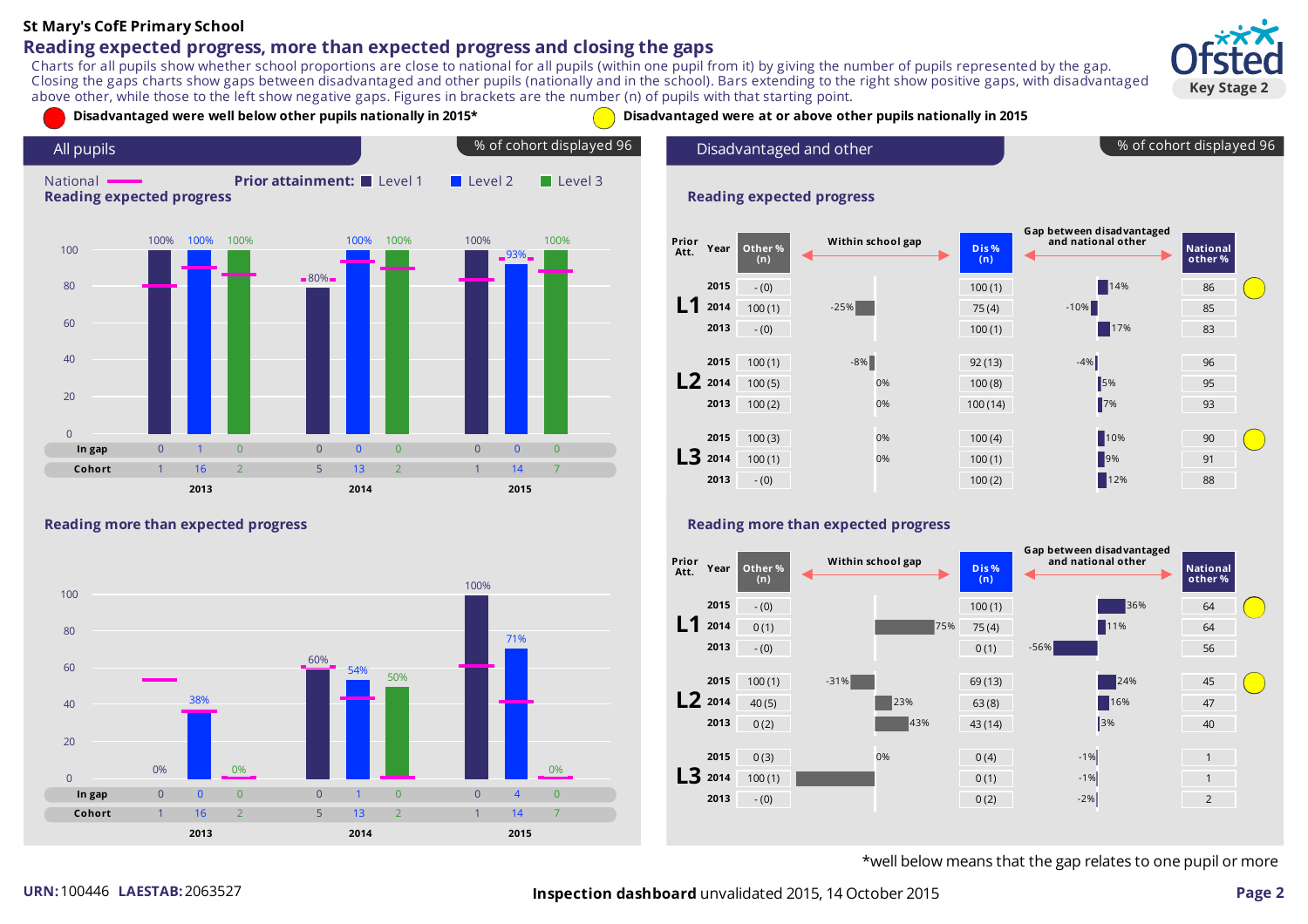### **Writing expected progress, more than expected progress and closing the gaps**

Charts for all pupils show whether school proportions are close to national for all pupils (within one pupil from it) by giving the number of pupils represented by the gap. Closing the gaps charts show gaps between disadvantaged and other pupils (nationally and in the school). Bars extending to the right show positive gaps, with disadvantaged above other, while those to the left show negative gaps. Figures in brackets are the number (n) of pupils with that starting point.





#### **Writing more than expected progress**



% of cohort displayed 96

| Prior<br>Att. | Year      | Other %<br>(n) | Within school gap | Dis%<br>(n) | Gap between disadvantaged<br>and national other | <b>National</b><br>other % |  |
|---------------|-----------|----------------|-------------------|-------------|-------------------------------------------------|----------------------------|--|
|               | 2015      | $- (0)$        |                   | 100(4)      | 5%                                              | 95                         |  |
|               | 2014      | 100(2)         | 0%                | 100(7)      | 6%                                              | 94                         |  |
|               | 2013      | 100(1)         | 0%                | 100(2)      | $\vert$ 7%                                      | 93                         |  |
|               |           |                |                   |             |                                                 |                            |  |
|               | 2015      | 100(2)         | 0%                | 100(13)     | 3%                                              | 97                         |  |
|               | $L2$ 2014 | 100(4)         | 0%                | 100(5)      | 4%                                              | 96                         |  |
|               | 2013      | 100(1)         | $-7%$             | 93(15)      | $-2%$                                           | 95                         |  |
|               |           |                |                   |             |                                                 |                            |  |
|               | 2015      | 100(2)         | 0%                | 100(1)      | $\blacksquare$ 7%                               | 93                         |  |
| 13            | 2014      | 100(1)         |                   | $- (0)$     |                                                 | 92                         |  |
|               | 2013      | $- (0)$        |                   | $- (0)$     |                                                 | 90                         |  |

#### **Writing more than expected progress**



\*well below means that the gap relates to one pupil or more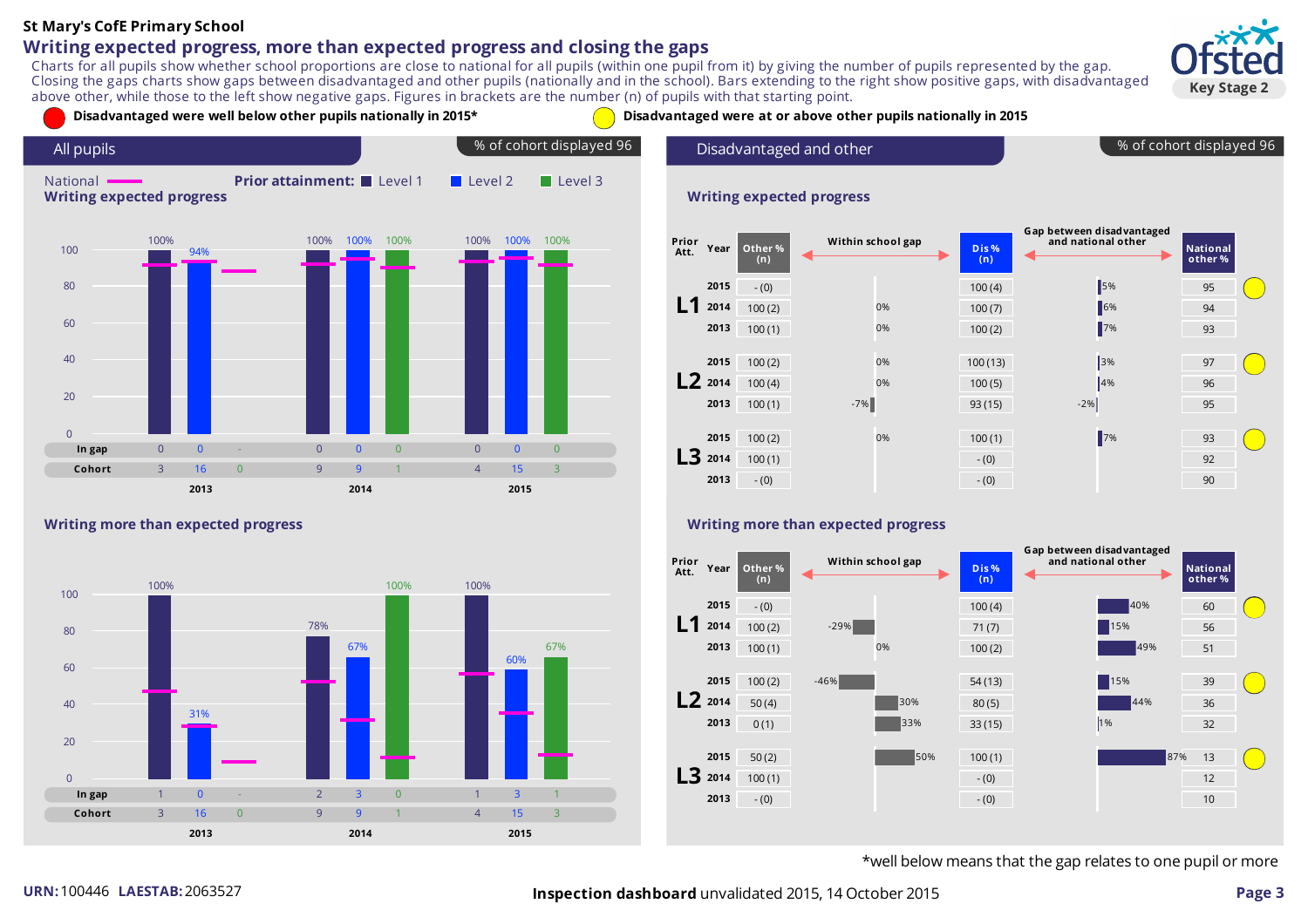### **Mathematics expected progress, more than expected progress and closing the gaps**

Charts for all pupils show whether school proportions are close to national for all pupils (within one pupil from it) by giving the number of pupils represented by the gap. Closing the gaps charts show gaps between disadvantaged and other pupils (nationally and in the school). Bars extending to the right show positive gaps, with disadvantaged above other, while those to the left show negative gaps. Figures in brackets are the number (n) of pupils with that starting point.



% of cohort displayed 100

**National other %**

17%



#### **Mathematics more than expected progress**



#### **Mathematics more than expected progress**



\*well below means that the gap relates to one pupil or more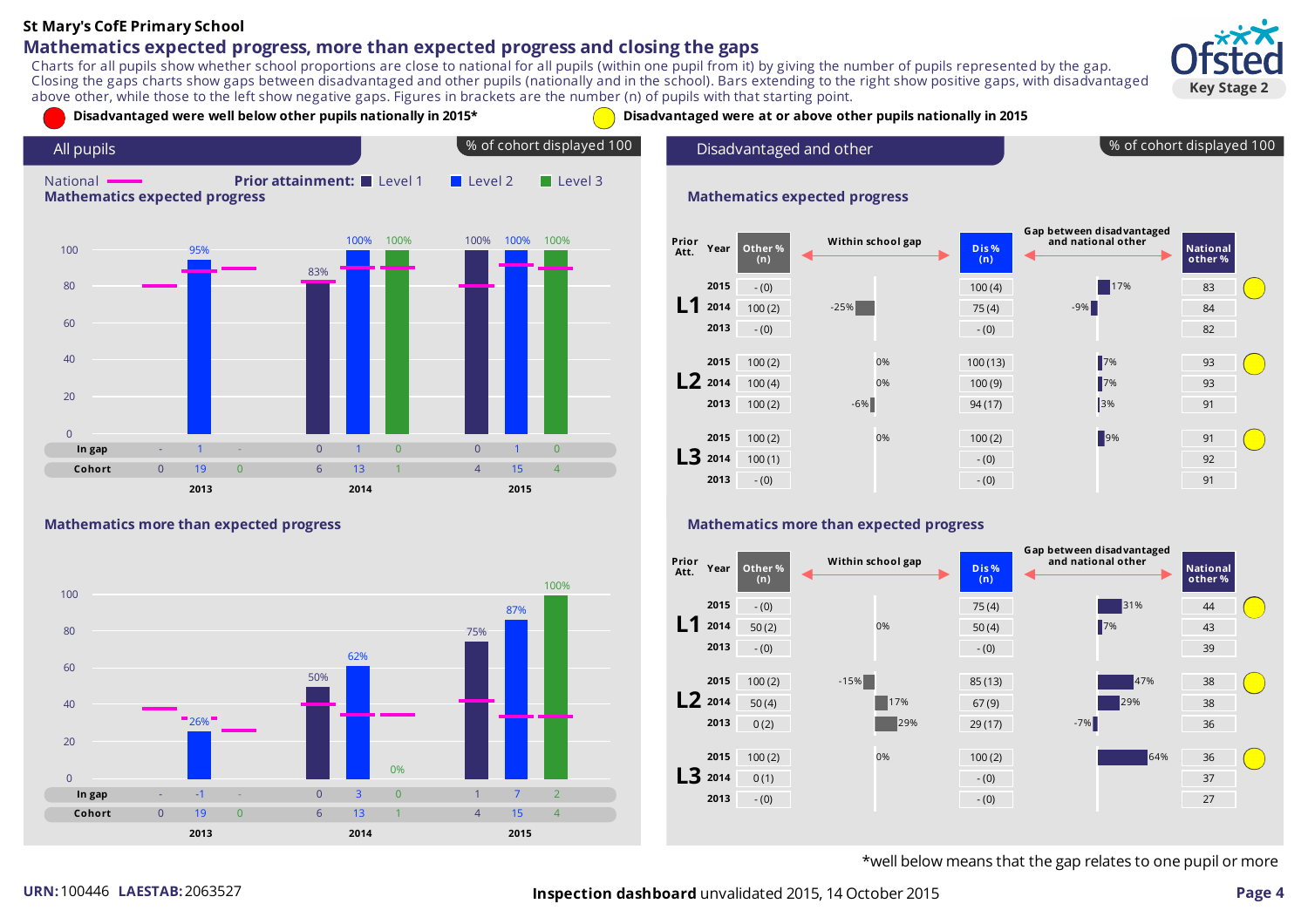### **St Mary's CofE Primary School Value added**

The confidence interval is shown by the bar that stretches above and below the plotted VA score. Where the whole of the confidence interval is above the 100 line, the VA is significantly above average (sig+). If it is wholly below the 100 line, the VA is significantly below average (sig-). Otherwise, the VA is not significantly different from 100, or broadly average. Each chart uses a different scale based on the widest confidence interval shown. EHC represents education, health and care plan.

### **Reading**









### **Writing**



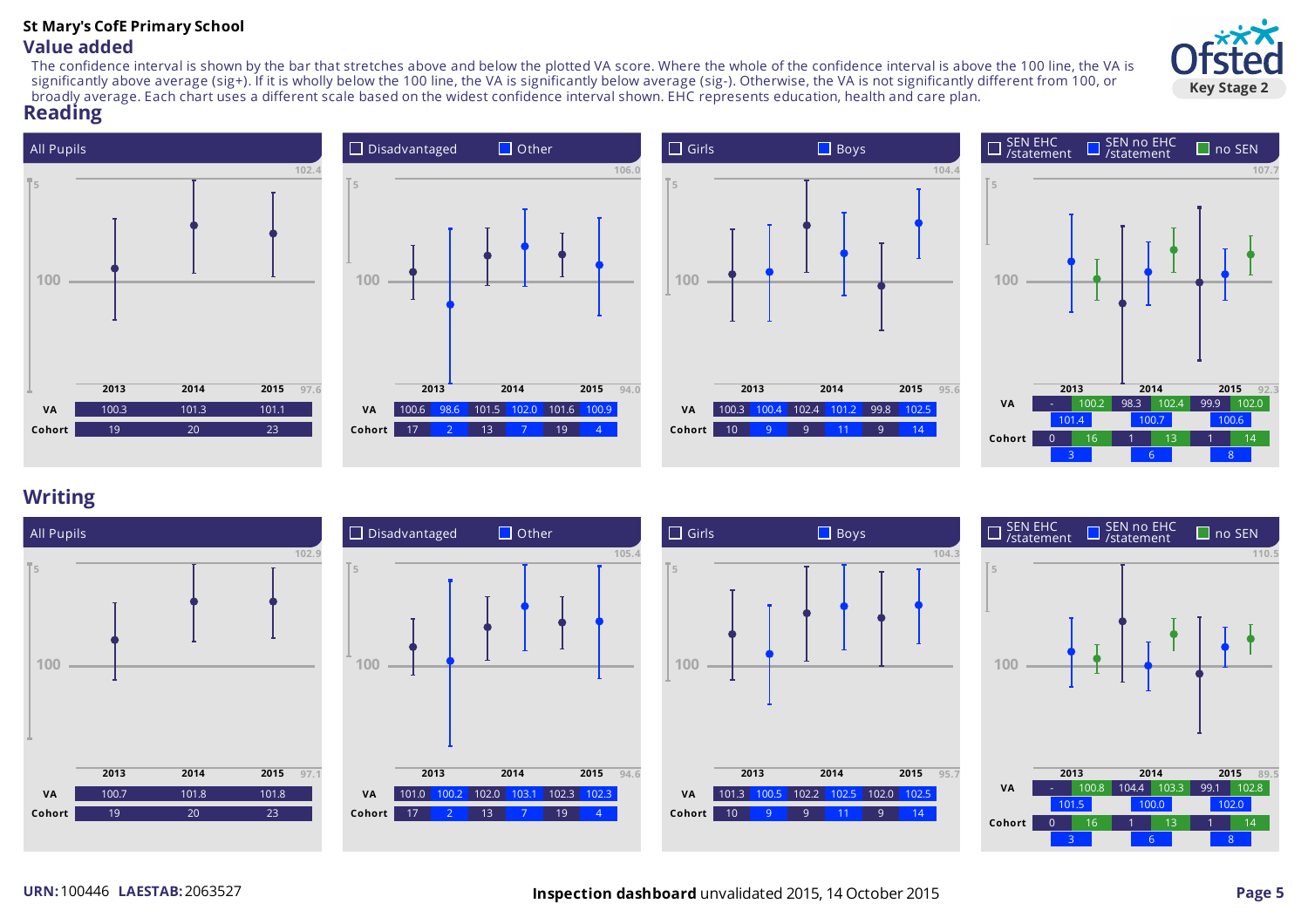### **St Mary's CofE Primary School Value added and KS2 thresholds**

For threshold data, statistically significant results are highlighted for all pupils only. They are denoted by a green (sig+) or red (sig-) symbol.

### **Mathematics**















### % attaining level 4+ (All pupils)  $\%$  attaining level 4+ (Disadvantaged) % attaining level 5+ (All pupils) % attaining level 5+ (Disadvantaged)



# **Key Stage 2**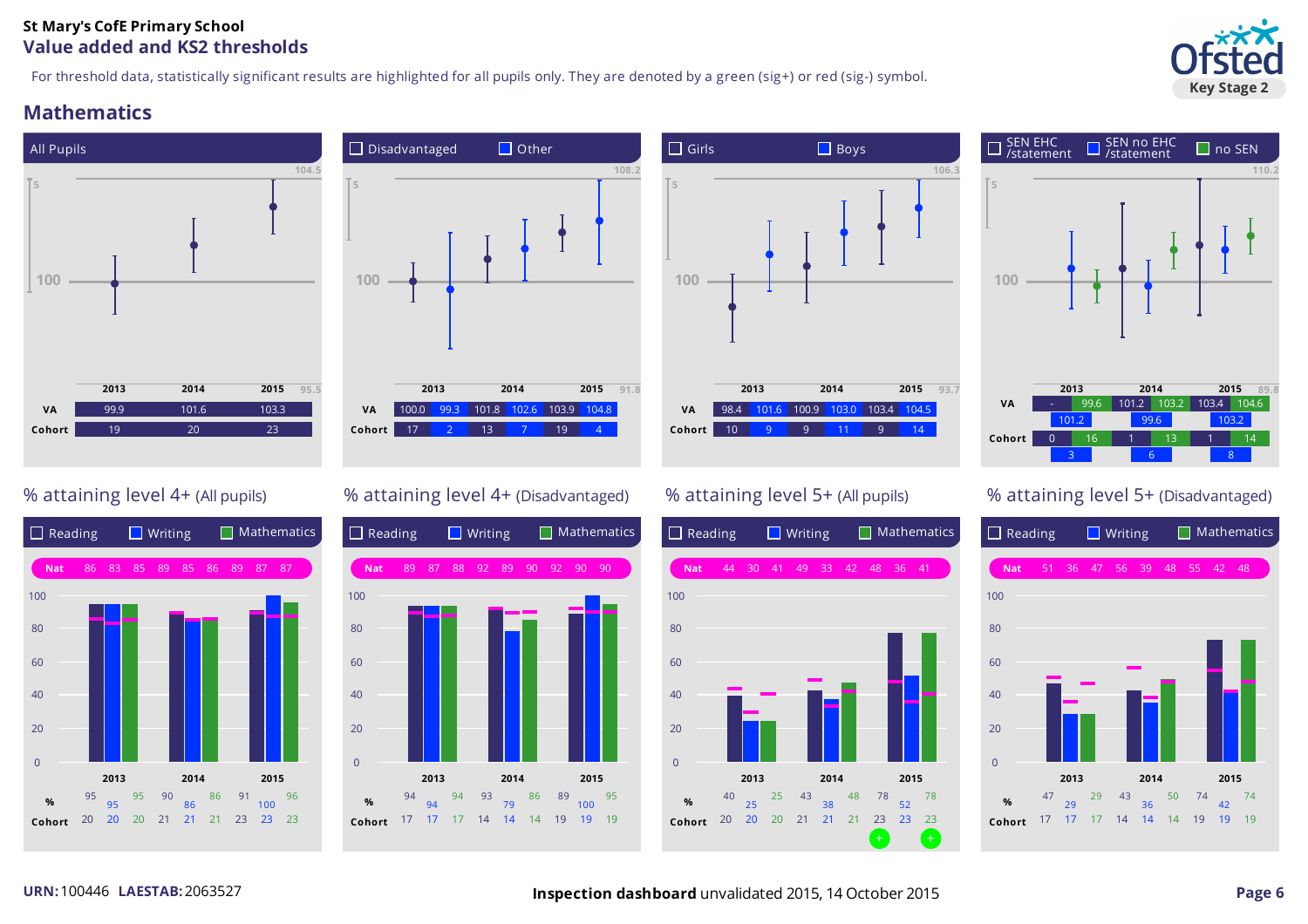#### **St Mary's CofE Primary School KS2 average point score**

Statistically significant results are highlighted for all pupils, boys and girls. They are denoted by a green (sig+) or red (sig-) symbol.



 $+$  +  $+$  + +  $+$ 





## $\Box$  Reading  $\Box$  Writing  $\Box$  Mathematics **2013 2014 2015 APS** 29.5 28.4 28.4 28.7 27.4 28.7 30.2 30.2 31.7 **Cohort** 17 17 17 14 14 14 19 19 19  $\Omega$ 10 20 30 40 **Nat** 29.2 28.3 29.5 29.7 28.6 29.8 29.6 28.9 29.8



# **2013 2014 2015 APS** 28.2 27.0 29.4 28.0 28.0 29.5 32.1 31.7 34.3 **Cohort** 10 10 10 12 12 12 14 14 14 10 20 30

**Nat** 28.1 26.6 28.9 28.6 27.0 29.2 28.5 27.3 29.3



### SEN EHC/statement SEN no EHC/statement No SEN No SEN Girls





 $\Omega$ 

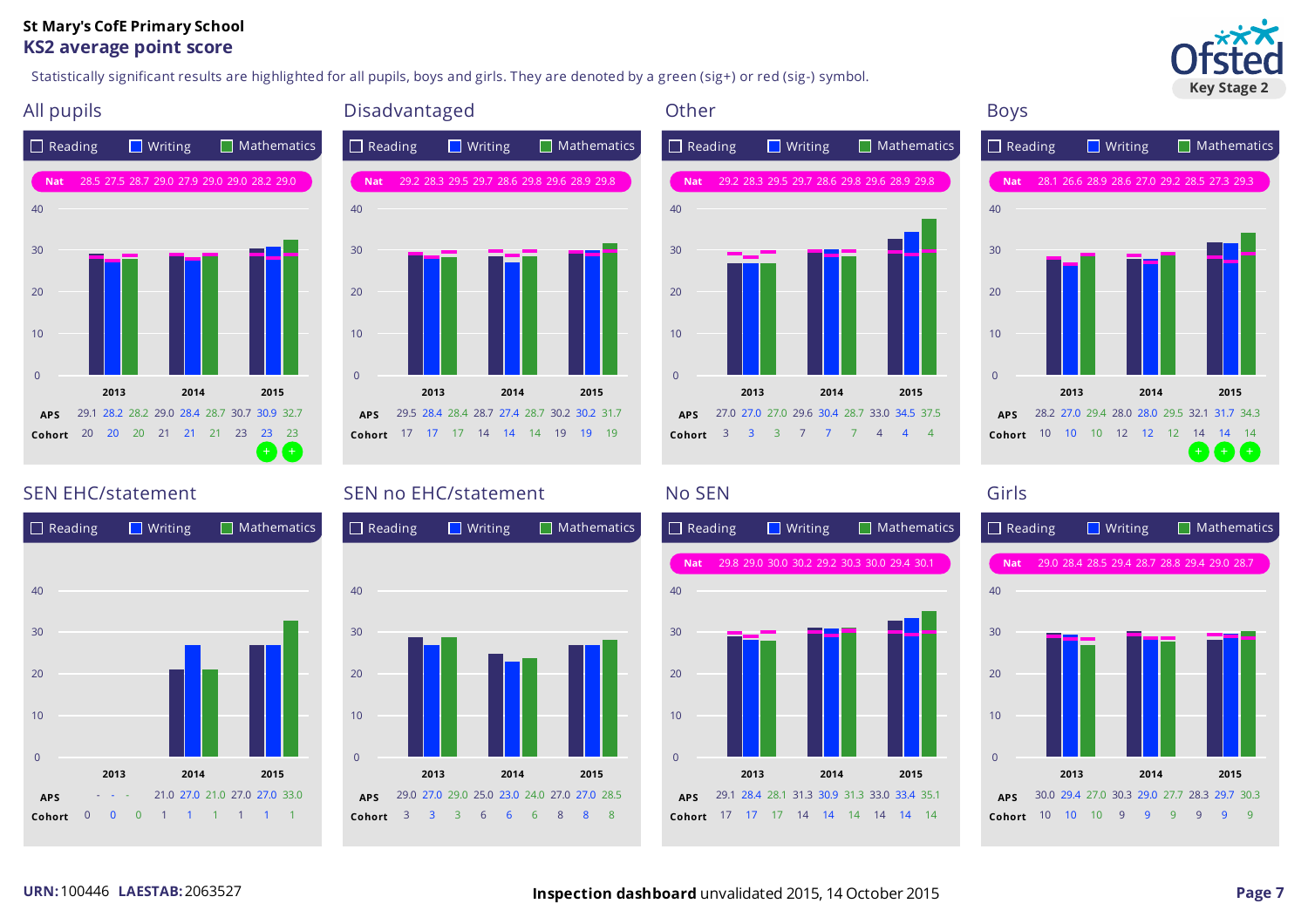### **KS1 average point score and closing the gaps**

Statistically significant results are highlighted for all pupils, boys and girls. They are denoted by a green (sig+) or red (sig-) symbol. Closing the gaps charts show gaps between disadvantaged and other pupils (nationally and in the school). Bars extending to the right show positive gaps, with disadvantaged above other, while those to the left show negative gaps. Figures in brackets are the number (n) of pupils.





### All pupils SEN no EHC/statement  $\Box$  Reading  $\Box$  Writing  $\Box$  Mathematics



### Boys Girls



| Reading $\blacksquare$ Writing |    |      |          |      |       |                                              |      | $\blacksquare$ Mathematics |  |
|--------------------------------|----|------|----------|------|-------|----------------------------------------------|------|----------------------------|--|
| <b>Nat</b>                     |    |      |          |      |       | 16.8 15.7 16.1 17.0 15.9 16.3 17.2 16.1 16.5 |      |                            |  |
| 25                             |    |      |          |      |       |                                              |      |                            |  |
| 20                             |    |      |          |      |       |                                              |      |                            |  |
| 15                             |    |      |          |      |       |                                              |      |                            |  |
| 10                             |    |      |          |      |       |                                              |      |                            |  |
| 5                              |    |      |          |      |       |                                              |      |                            |  |
| $\overline{0}$                 |    |      |          |      |       |                                              |      |                            |  |
|                                |    | 2013 |          | 2014 |       |                                              | 2015 |                            |  |
| <b>APS</b>                     |    |      |          |      |       | 16.2 14.7 15.3 15.4 13.9 15.1 16.8 15.6 16.4 |      |                            |  |
| Cohort                         | 12 |      | 12 12 19 |      | 19 19 | 17                                           | 17   | 17                         |  |

#### APS attainment gap between disadvantaged and other pupils

|              |      | Year Other APS<br>(n) | Within school gap | <b>Dis APS</b><br>(n) | Gap between disadvantaged<br>and national other | <b>National</b><br>other |
|--------------|------|-----------------------|-------------------|-----------------------|-------------------------------------------------|--------------------------|
|              | 2015 | 16.6(9)               | $-1.9$            | 14.7(15)              | $-2.4$                                          | 17.1                     |
| Reading 2014 |      | 15.0(8)               | 0.3               | 15.3(19)              | $-1.7$                                          | 17.0                     |
|              | 2013 | 17.4(5)               | $-1.2$            | 16.2(19)              | $-0.6$                                          | 16.8                     |
|              |      |                       |                   |                       |                                                 |                          |
|              | 2015 | 15.2(9)               | $-1.4$            | 13.8(15)              | $-2.0$                                          | 15.8                     |
| Writing 2014 |      | 14.3(8)               | $-0.8$            | 13.5(19)              | $-2.1$                                          | 15.6                     |
|              | 2013 | 17.4(5)               | $-3.1$            | 14.3(19)              | $-1.2$                                          | 15.5                     |
|              |      |                       |                   |                       |                                                 |                          |
|              | 2015 | 16.6(9)               | $-1.1$            | 15.5(15)              | $-1.4$                                          | 16.9                     |
| Maths        | 2014 | 14.8(8)               | 0.2               | 15.0(19)              | $-1.7$                                          | 16.7                     |
|              | 2013 | 17.0(5)               | $-1.6$            | 15.4(19)              | $-1.1$                                          | 16.5                     |

#### **Disadvantaged were well below other pupils nationally in 2015\***

**Disadvantaged were at or above other pupils nationally in 2015**

\*well below meansthat the gap is 4 points or more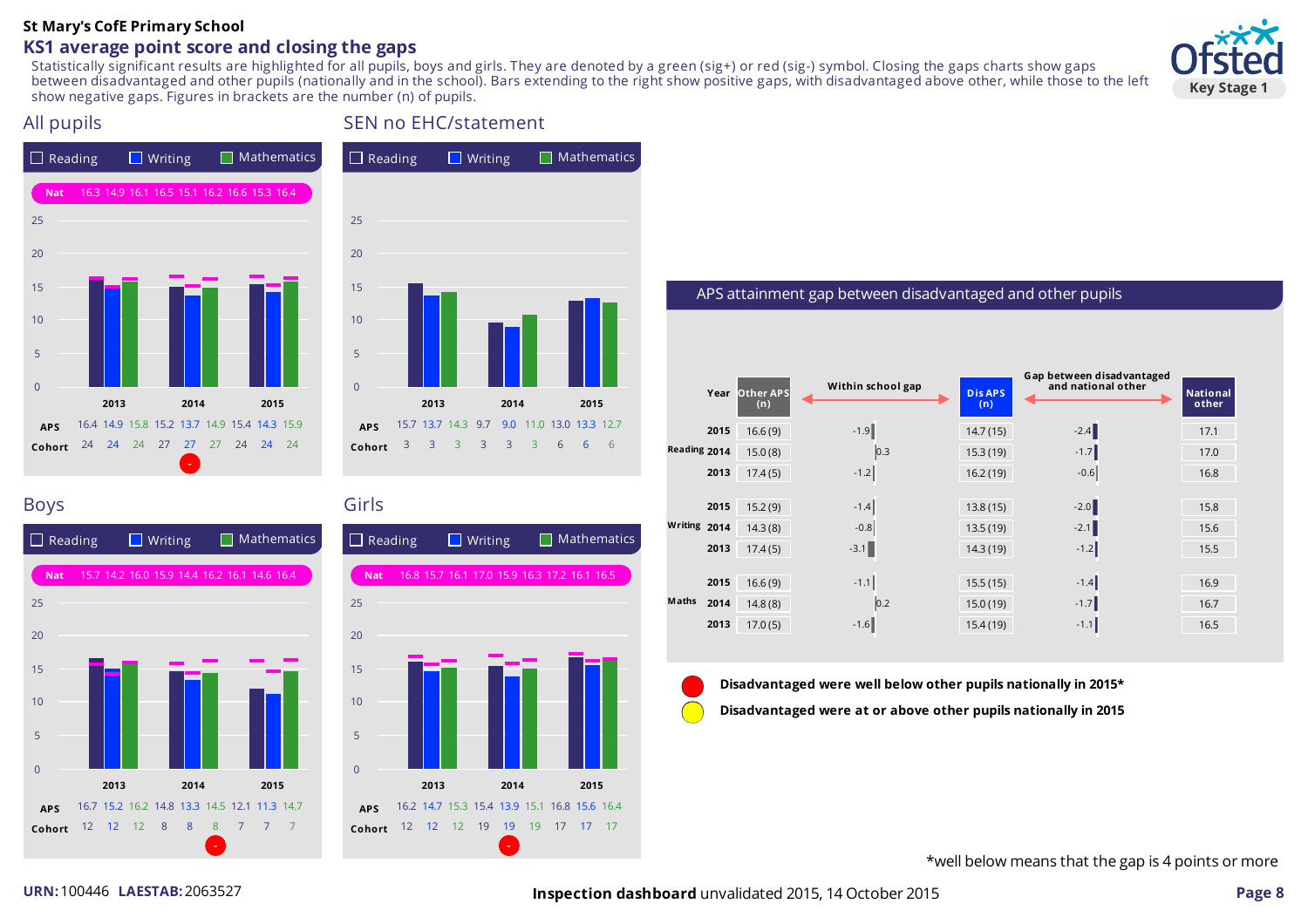#### **St Mary's CofE Primary School KS1 thresholds**

Statistically significant results are highlighted for all pupils only. They are denoted by a green (sig+) or red (sig-) symbol.



### % attaining level 2B+ (All pupils) Reading Mathematics Reading Mathematics Mathematics









### % attaining level 3+ (All pupils) and Reading Reading Mathematics Mathematics Mathematics







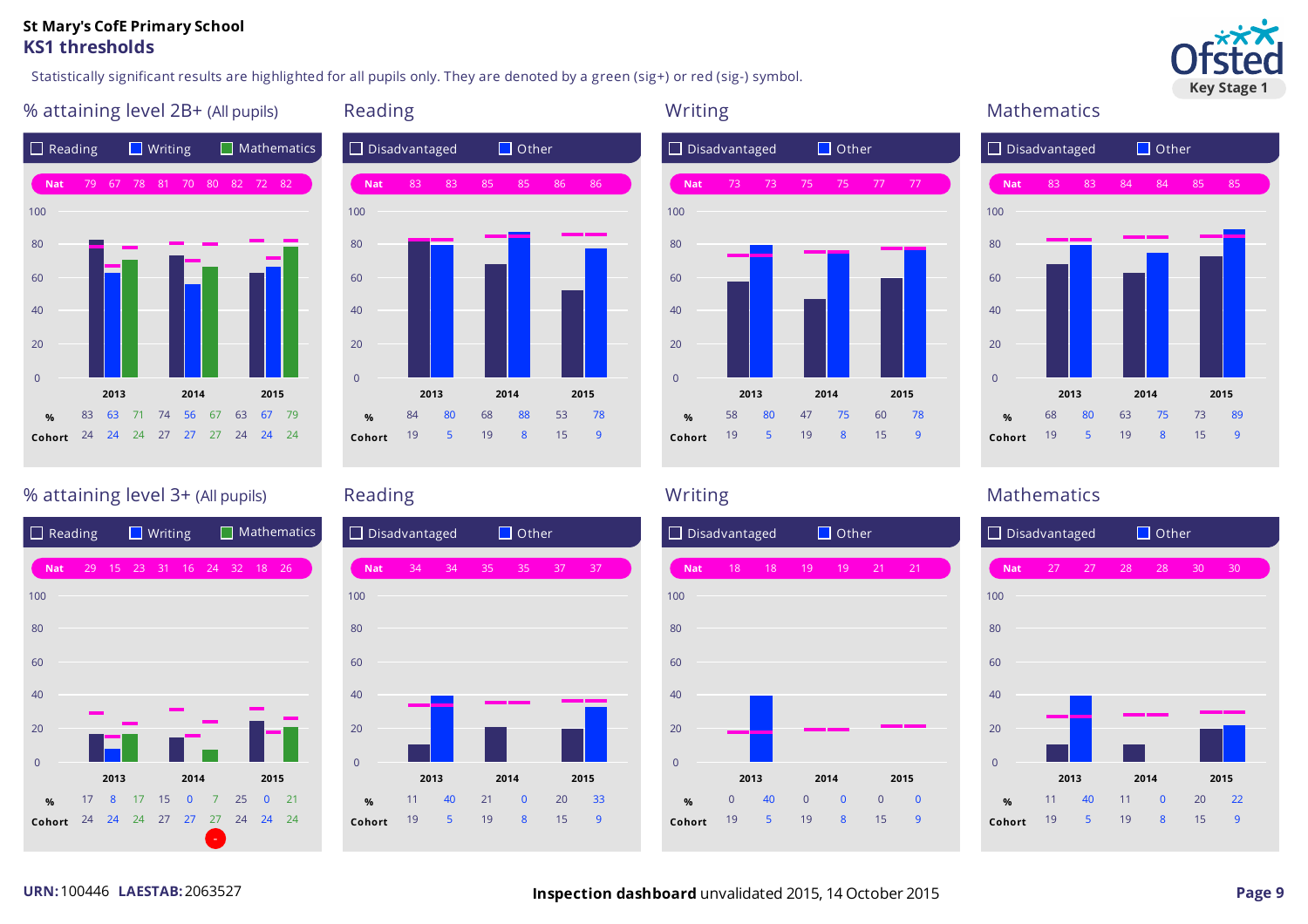#### **St Mary's CofE Primary School Phonics and Early Years Foundation Stage Profile**

Charts display combined figures for SEN with an EHC plan/statement and SEN without an EHC plan/statement. The current format of Early Years Foundation Stage Profile data starts from 2013; the 2015 data are not yet available.

Phonics Year 1 % of pupils that met the expected standard









### Early Years Foundation Stage Profile % of pupilsthat achieved a good level of development









# **Key Stage 1**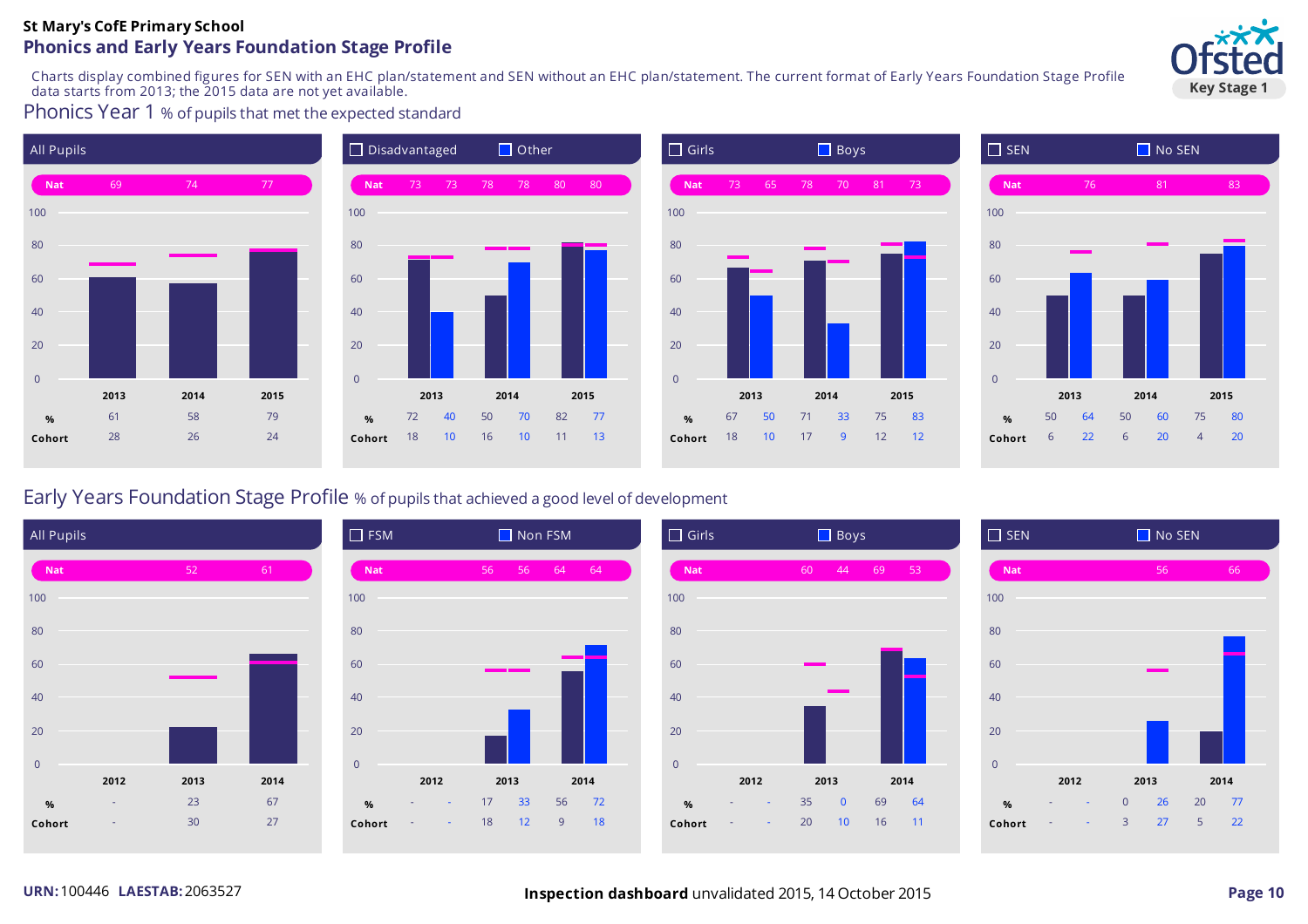### **Absence, exclusions**

On the absence chart, a line shows the highest 10% nationally to help identify groups with low attendance. Repeat exclusions show the percentage of pupils who were excluded more than once in the year. Data showing absence in 2015 and exclusions in 2014 will be available in the December release. The group 'No EHC/stat' represents pupils with special educational needs who have no education, health and care plan or statement.



### Absence

% of sessions missed



### Persistent Absence

f nupils absont for 15% or more sessions

|                       | 2012 | 2013 | 2014 |  |
|-----------------------|------|------|------|--|
| <b>Nat all pupils</b> | 3.4  | 3.6  | 2.8  |  |
| <b>All pupils</b>     | 9.6  | 9.3  | 7.3  |  |
| <b>FSM</b>            | 11.1 | 11.7 | 9.0  |  |
| <b>Non FSM</b>        | 5.0  | 2.5  | 4.3  |  |
| <b>Boys</b>           | 8.5  | 6.8  | 6.8  |  |
| Girls                 | 10.7 | 11.7 | 7.7  |  |
| <b>EHC/stat</b>       | 0.0  | 0.0  | 0.0  |  |
| No EHC/stat           | 11.1 | 16.1 | 21.2 |  |
| <b>No SEN</b>         | 9.5  | 7.7  | 4.0  |  |

### Fixed term exclusions % of pupils excluded **Permanent exclusions**



# **In 2013, 0 pupils were permanently excluded (below the national %)** In comparison, **0** pupils were excluded in 2012 **0** pupils were excluded in 2011